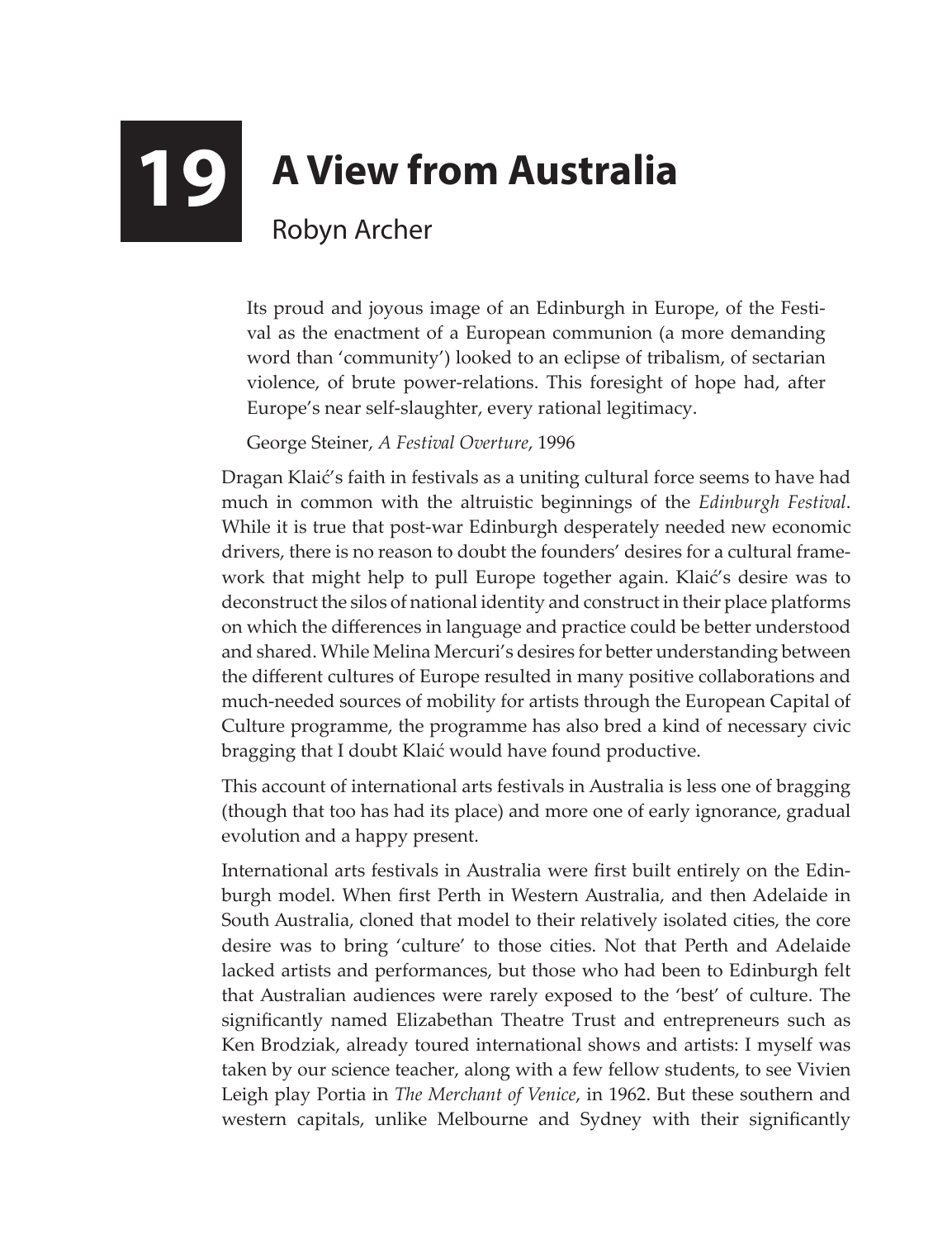larger populations and markets which could support profitable commercial tours of international artists, felt cut off from the culture of the 'old country'. Festivals seemed to offer a solution to this isolation and also a pathway for early cultural tourism and its cash component.

While the desire to support more art is admirable at any time, the drivers for these festivals were not altruistic in Klaić's way. Uniting Australia through culture was not part of the mission, nor was the notion of collaboration. This was to be a feast of audience enjoyment of largely European, with some American, arts and entertainment. Where Australian orchestras were involved, they would be playing largely European repertoire, and theatre companies would be presenting European or American plays. At that time the White Australia Policy was still in force, though starting to undergo the 25 years of change which would see the end of discrimination towards non-Europeans wishing to emigrate to Australia. Uniting Australia with its Asian neighbours was also not on the festival agenda at that time, even though popular singer Khamal, then a student at Adelaide University under the Colombo plan (one of the first attempts to broker positive relationships with Asia), played a role in the first *Adelaide Festival*. Khamal's repertoire was comprehensively the popular and semi-classical songs of Europe and America.

The inaugural 1960 *Adelaide Festival* was held from Saturday, March 12 to Saturday, March 26. The festival's patron was Queen Elizabeth the Queen Mother. Festival highlights included the first *Adelaide Writers' Week*, Eliot's *Murder in the Cathedral* and Dave Brubeck's jazz quartet. Perhaps the most obvious legacy was that the *Edinburgh Festival* had been cloned to a similar city in Adelaide, where you can still book a city hotel and walk to all events. Perth took longer to reconcile the model to the spread out nature of that city, and to the fact that its ownership by the University of Western Australia meant it would take longer to convince the general public that the festival was for them too, not just better educated audiences.

But these worthy pioneering efforts were undertaken in apparent ignorance at that time of the desperate need in Australia for a programme of unification and reconciliation not unlike that which Europe cried out for post-World War Two, and which Dragan Klaić saw as still necessary decades later. The main difference was that the war in Australia had not been waged just a few years prior to the revival of the festival model, but had been going on for 180 years and was still being waged. At the time of the first *Adelaide Festival*, Australian Aboriginal and Torres Strait Islander people, the continent's first people, were still seven years away from suffrage, and even further from the complete cessation of the forcible removal of Aboriginal and Torres Strait